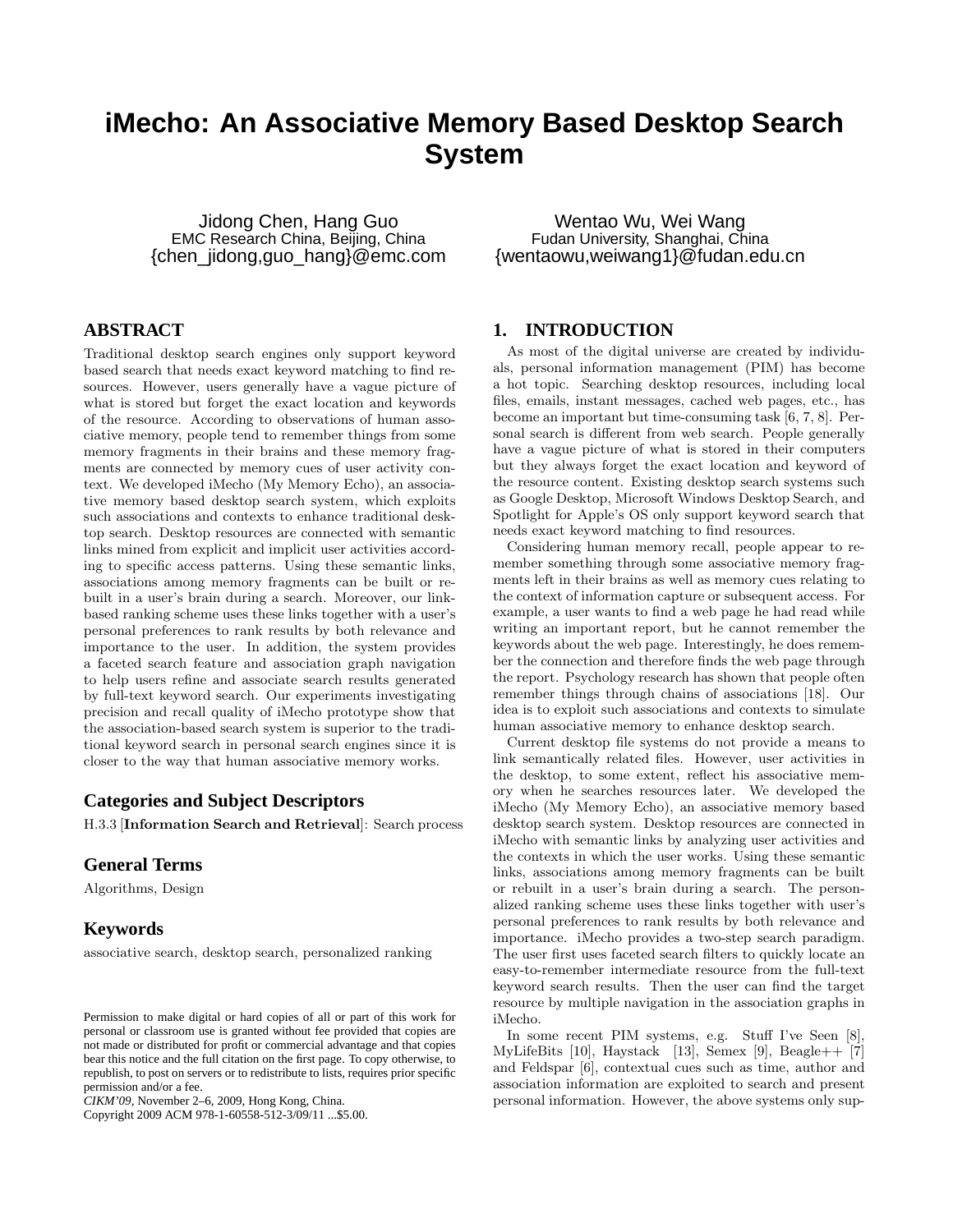port a few kinds of simple predefined associations. iMecho enhances desktop search by building associative links of resources from implicit access patterns of user activity sequences. In iMecho, there are three types of associations: Content-based Associations (CA), Explicit Activity-based Associations (EAA) and Implicit Activity-based Associations (IAA). CAs refer to associations that can be extracted from the content and attributes of resources. EAAs are explicit associations in the sense that they are bound with certain user activities such as jumping to another webpage. IAAs denote some implicit associations between resources, which can be discovered through user access pattern analysis and resource provenance analysis. These semantic associations are designed in accordance with a common mode of thinking in human minds so that the associative memory can be exploited to help find the target resource. Our experiments investigating precision and recall quality of iMecho show encouraging improvements over traditional keyword desktop search.

In summary, iMecho has the following contributions:

- iMecho enhances desktop search by building associative links of resources from user activities. Besides CAs and EAs, iMecho discovers two types of IIAs,  $same\_task$  and provenance of, by mining patterns of user activities. For the  $same\_task$  link, iMecho uses a clustering based algorithm for initial task analysis and an Hidden Markov Model (HMM) method for further optimization.
- Besides the traditional keywords-based searching paradigm, iMecho provides a two-step searching paradigm. The user locates an intermediate resource by keywords and faceted filters in the first step. Then he can use the association graph navigation to find semantically associative resources, which simulates human associative memory.
- iMecho combines a link-based ranking scheme with the common content-based ranking scheme to generate personalized ranking results for every user. Therefore the top results are not only related to the query but also important to the user.

The remainder of the paper is organized as follows: In Section 2 we present the architectural overview of the iMecho system. Section 3 describes the key implementation technologies. Section 4 evaluates its performance. Section 5 discusses the state of the art. Finally, Section 6 concludes this paper.

# **2. SYSTEM OVERVIEW**

## **2.1 Architecture**

There are different kinds of physical resources available on the PC desktop. Currently, iMecho mainly deals with general files and file hierarchies in the file system, email messages and attachments in the email store and offline web pages in the web cache. The architecture of iMecho is given in Figure 1. Like a traditional full-text search engine, the system need crawlers and extractors to parse the full-text content from different data sources. iMecho can extract content from PDF, Word, Excel, Powerpoint, RTF, TXT, Java, CHM as well as ZIP, RAR, and many other archives. The



Figure 1: Architecture

indexer module is used to build up indexes for these data sources and to store them in the Lucene full-text index. Files inside ZIP, RAR, CHM and other archives are extracted during indexing and can be preserved for searches. When user inputs keywords in the user interface, the searcher and query processor will find the results through the Lucene full-text index. In addition, a relevance score is computed for each desktop item by ranking module, supporting an enhanced ordering of results based on term frequency.

Besides the traditional desktop search components (left rectangle), iMecho has several additional components (right rectangle) for tracking user activities and generating semantic links. iMecho uses the activity event monitor to record desktop events and association analyzer to create semantic links from the recorded events. Then the resource associations and attributes are represented as RDF triples and stored in an RDF repository. The searcher and query processor module delegates keyword searches and RDF queries to the full-text index and RDF repository respectively. RDF queries are used to retrieve the semantic links of a given resource. iMecho provides two different ways to help users find resources. Faceted search filters are used to refine the full-text search results through multi-dimensional classification. On the other hand, the association graph navigation is used to extend the searching results to associative resources via semantic links. The user interface (showed in Figure 2) visualizes search results and associative context in these two ways as well.

## **2.2 Activity Event Monitor**

In order to construct semantic associations, iMecho needs to monitor user activities on their desktops. Currently, the event monitor can track both system-level and applicationlevel activities. System-level activities include all file system operations and Window related activities such as Window creation, activation and closing. Application-level activities are restricted to specific applications. The monitor provides "plugins" for each of the applications to track user activities on MS-Office documents, Emails (Outlook), Adobe pdf files and cached webpages (Firefox). The plugins also extract application-specific metadata and associations between resources. When an email is received, for example, the Outlook plugin automatically extracts email metadata, e.g. "to", "from" and "subject" from corresponding email fields, and connects the attached documents with the email.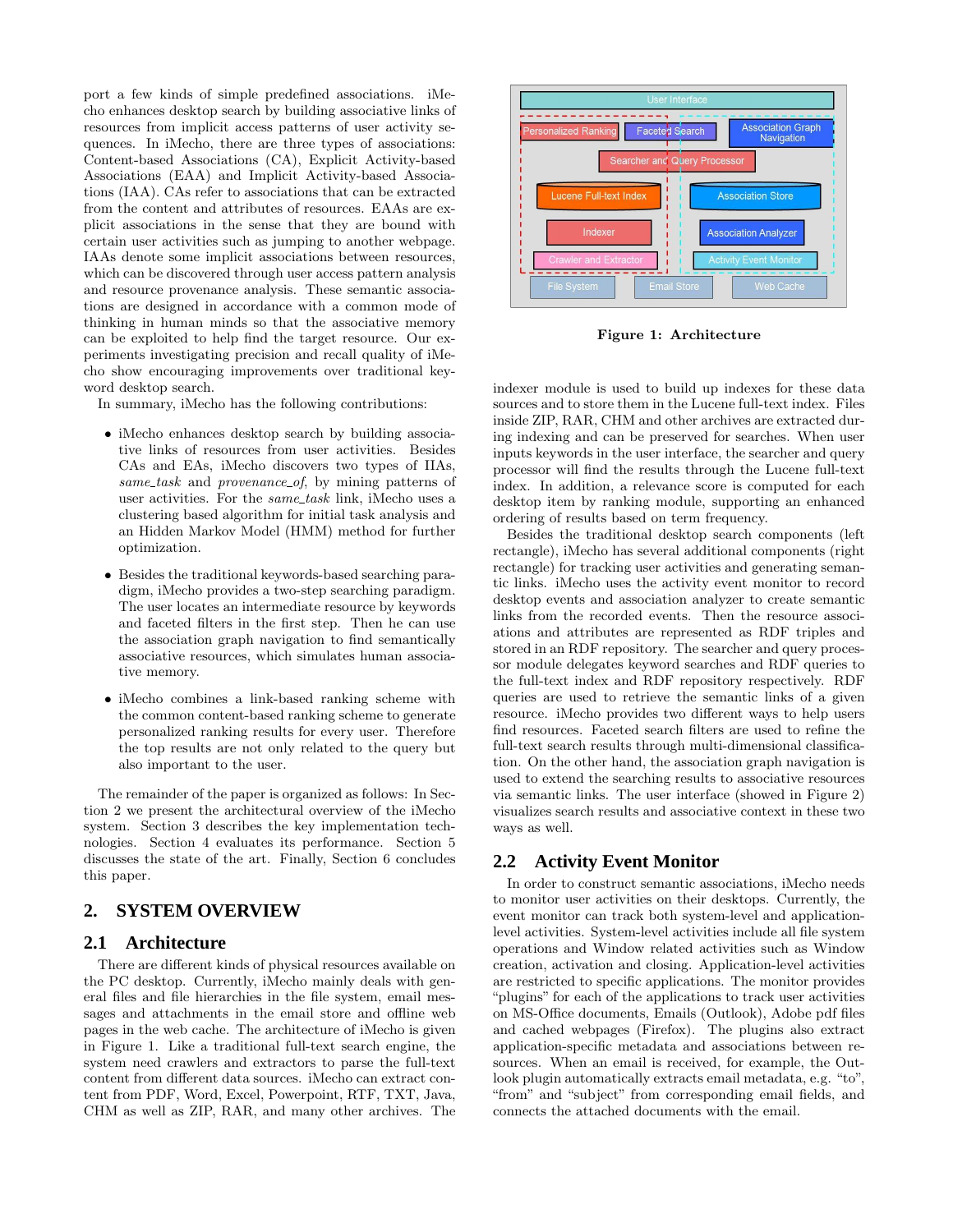

Figure 2: System User Interface

### **2.3 Association Analyzer**

iMecho enhances desktop search by building associative links of resources from user activity context. Through content analysis, user access pattern analysis and lineage analysis, we get the following three types of links.

CA CAs represent the content-based associations created by analyzing the content and attributes of desktop resources. For example, in Figure 3, the *similar\_to* link connects two resources that are similar in terms of contents, file names and locations (e.g. same directory). A similarity function regarding these three factors are used to compute the distance between two resources. By analyzing the attributes of email messages and files, we can get has attachment, re $ply\_to$ , received from, owned by and contained in CA links.

EAA EAAs are explicit and deterministic activity based associations. EAA links are set when specific user events are observed. We create three types of EAAs in iMecho:  $jump_to$ ,  $copy\_from$  and  $save\_as$ . Each of them is bound with a type of user activity tracked by the event monitor. For instance when the user goes from one webpage to another, the two pages are connected by a  $jump\_to$  link. When the attachment of an email (or a webpage) is saved as a local file, a  $save\_as$  link will be created connecting the attachment (or webpage) and the file. Similarly the copy from link is created based on "file copy" events.

IAA IAAs denote some implicit and nondeterministic associations between resources, which can be discovered by user access pattern analysis (e.g. the  $same\_task$  link) and resource lineage analysis (e.g. the *provenance* of link). We find that users tend to access and manipulate different resources to complete a task. We define the same\_task link to cluster resources by their related tasks. The same\_task is usually very helpful for the user because we organize our memory in a similar way. The *provenance* of link can represent the origin of a resource. Users always create multiple versions of a document through several "file copy" and "save as" operations. By analyzing the lineage sequence of save as and *copy\_from* activities, we can create the *provenance\_of* link between a document and its original copy. Actually, an IAA link is responding to a pattern of user activity sequence.

## **2.4 Personalized Ranking**

Existing desktop search engines only employ the contentbased algorithms such as cosine similarity to rank personal desktop resources. However, the content-based ranking could not reflect the user's personal preference. For desktop search, a top ranked document should be not only relevant to the query but also relatively important to the user. The linkbased ranking algorithms, such as PageRank, are good ways to find authoritative results. With the established links from user activity, iMecho can combine the two ranking schemes to generate personalized ranking results for every user. The final score of a document is the product of the relevance score and the global authority score. Similar to the ObjectRank [5] algorithm, different weights are manually assigned to different types of links since different links may have different impacts on the global authority score. Therefore more important links, such as *same\_task*, are given relatively higher weights. By this means, desktop resources are connected by weighted links. Then we can employ a link-based ranking algorithm to find important results.

Our ranking algorithm is personalized because the user can manually adjust the weights of different types of associations, which explicitly show the user preferences. In addition, user activities can implicitly influence the ranking computation since some semantic links are created by analyzing user access patterns and some parameters in the algorithm are decided by the user access frequency as well.

## **2.5 Faceted Search**

Faceted Search enables users to navigate in a multi-dimensional information space by combining text search with a progressive narrowing of choices in each dimension. In iMecho, we apply faceted search to desktop search to refine results from keyword search. It combines the effectiveness and flexibility of full-text search with the ease-of-use of faceted navigation: the ability to find information based on attributes such as its location, file type, modification dates, file size, author, etc. Unlike web facets, desktop facets in iMecho are well organized into a facet tree, which further classifies facets of the same taxonomy. In addition, users can select multiple facet terms from different taxonomies at the same time to quickly filter the result set. In iMecho, there are two kinds of desktop facets, predefined desktop facets (e.g. file size, modified date, file type) and dynamically generated facets, such as the senders of email messages, in the sense that their values vary according to the result set.

## **2.6 Association Graph Navigation**

In desktop search, users tend to associate resources in their minds and try to follow these associations when looking for specific resources. There are some examples here. "I remember that I have browsed several webpages weeks ago, but I forgot either its URL or its content. On the other hand, I remember that when I browsed the page, I was writing a technical report, and I remember some keywords of that document", "Several images were downloaded from attachments of an email several months ago. Now I want to find a paper with the same folder as these images. But I could not remember either its name or its directory. I only know that Peter sent the email and talked about desktop search topic". iMecho manages to process such searches. The association graph shows all directly related resources to a specific resource (showed in Figure 2). A user can first locate an intermediate resource by keywords and faceted search,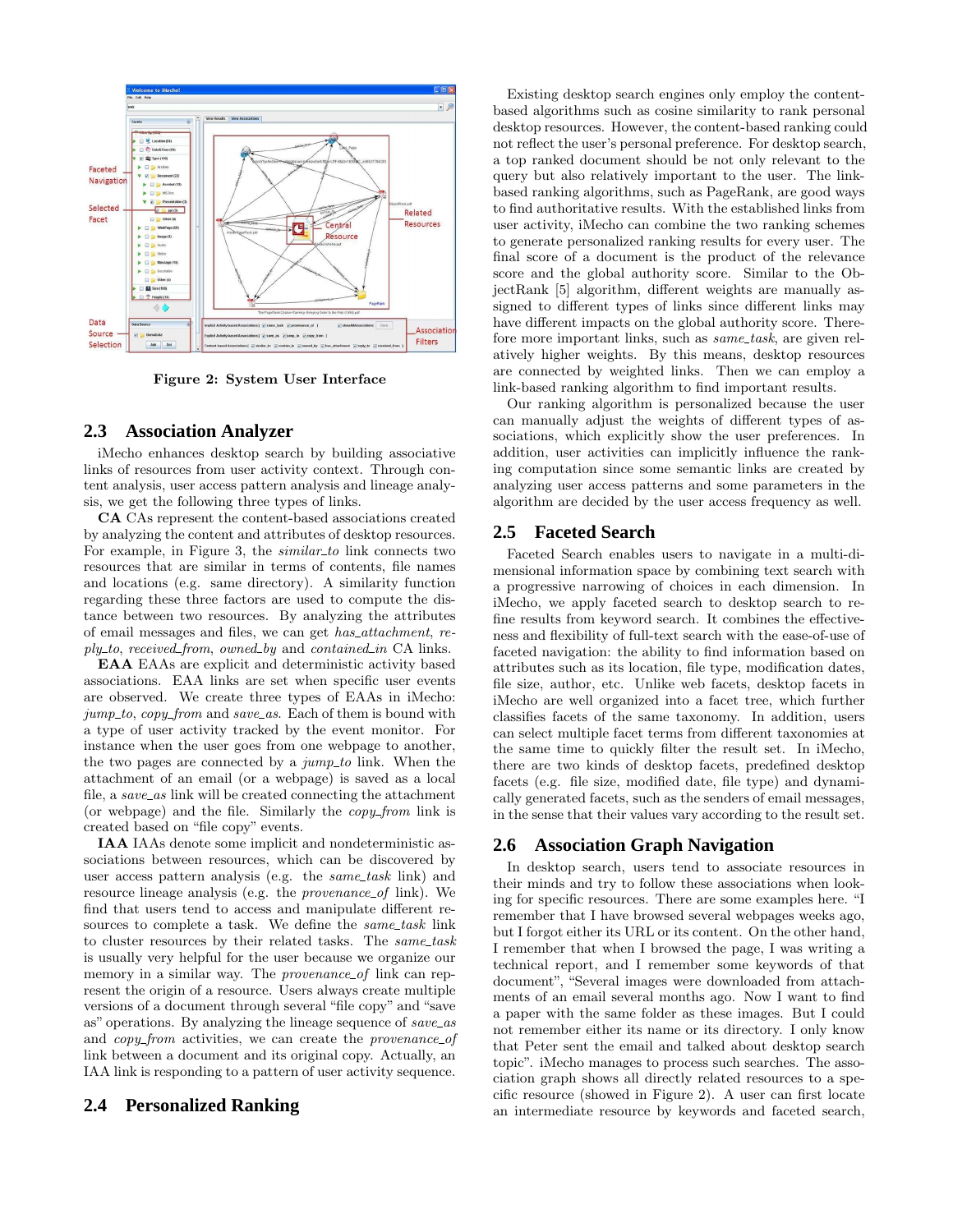

Figure 3: The Desktop Ontology

and then switch to the association graph to get its related resource. When the user selects one of the associative resources, say resource  $r$ , the graph will be updated and all related resources of  $r$  will be displayed. By this means, the user can navigate in the association graph, which simulates the associative memory in the mind of the user.

# **3. KEY IMPLEMENTATION TECHNOLO-GIES**

#### **3.1 Desktop links analysis**

Desktop search could potentially profit from a lot of implicit and explicit semantic information available in emails, folder hierarchies, browser cache contexts and others (contextual metadata, provenience of information as well as sophisticated classification hierarchies). Figure 3 shows the desktop ontology in iMecho, which represents desktop resource attributes and semantic associations among emails, folder and file hierarchies, cached web pages, etc.

As mentioned above, associations among desktop resources include CAs, EAs and IAs. Since iMecho is a desktop search engine rather than a data integration prototype, we mainly focus on associations related to user activities (i.e. EAAs and IAAs), in particular, the IAA links. IAAs can be mined by recognizing specific patterns in the user log. In this section, we will describe the task mining algorithm and its optimization in generating the *same\_task* IAA link in detail. To the best of our knowledge, this work remains unexplored up until now.

Users tend to access and manipulate different resources to complete a task. For instance, when writing a paper, a user may look for related presentations, references, web pages and emails from colleagues. These resources are all somehow related to this task. This type of links is defined as *same\_task*, which corresponds to a special pattern of user activity sequences. A task can be taken as a series of user activities with a specific goal. Two document resources are associated via same\_task if they are involved in a same working task. To generate the *same\_task* links, we propose a clustering based algorithm for initial task mining and a Hidden Markov Model based method for further optimization.

#### A Clustering based Algorithm for Initial Task Mining

A user always switches between different tasks in a given period of time. For instance, a researcher starts to read a paper in the Monday morning. Then he gets a email regarding an upcoming presentation. After finishing the slides he gets some good ideas and turns to write a working draft. In the end he goes to the paper he read in the first place. This example shows how difficult it is to decide which resources are related to the same task.

We try to ease the problem by introducing the notion of "key resources". A key resource is the goal of a task. All other resources related to this task work as references or appendixes to the key resource. It can be a report, a readonly paper, an Email message and so on.

Definition 1. A task T is defined as a set of resources. If resource a is accessed by the user when he is accomplishing task T, we denote  $a \in T$ .

Resource  $a$  may belong to several tasks, which means  $a$  is used several times for different purposes.

**Definition 2.** The *lifecycle* of a resource  $a$  (denoted as  $L^{k}(a)$ , k is the occurrence index of a in the log) is the gap between opening time  $(O^k(a))$  and closing time  $(C^k(a))$  of its time window, i.e.,  $L^k(a) = C^k(a) - O^k(a)$ .  $|L^k(a)|$  is the length of  $L^k(a)$ . The index k can be omitted if no misunderstanding occurs.

If  $L(b)$  is completely covered by  $L(a)$ , then  $L(b) \subset L(a)$  or  $L(a) \supset L(b)$ . If  $L(a)$  and  $L(b)$  are overlapped, which means that the user opens b before closing a or vice versus,  $L(a) \sim$ *L*(*b*). If *L*(*a*) ⊃ *L*(*b*) or *L*(*b*) ⊃ *L*(*a*), then *L*(*a*) ∼ *L*(*b*).

A resource may have several *lifecycles* in a given period of time with different k.

We make several assumptions about key resources.

Assumption 1. There is only one key resource in a given task. The key resource of task T is denoted as  $K(T)$ .

According to the definition, the key resource serves as the goal of the task. We assume that a user has one task at one time. Therefore there is only one key resource in a task.

Assumption 2. A key resource has the longest lifecycle among all the resources in the corresponding task, i.e.,  $\forall a \in T, |L(K(T))| \geq |L(a)|.$ 

In most cases the user opens the key resource and keep editing it until it is finished.

**Assumption 3.** Task  $T$  starts when its key resource  $K(T)$  is opened and T stops when  $K(T)$  is closed. All the overlapping resources of  $K(T)$  go to task T, i.e.,  $\forall a$ , if  $K(a) \sim K(T)$  then  $a \in T$ .

This assumption comes from the observation that the user usually opens resources that are related to the key resource he is working on. When the key resource is closed, the current task is accomplished. Of course the user may open the key resource in the future but that is treated as another task so far.

Because usually when a user is working on a task, he opens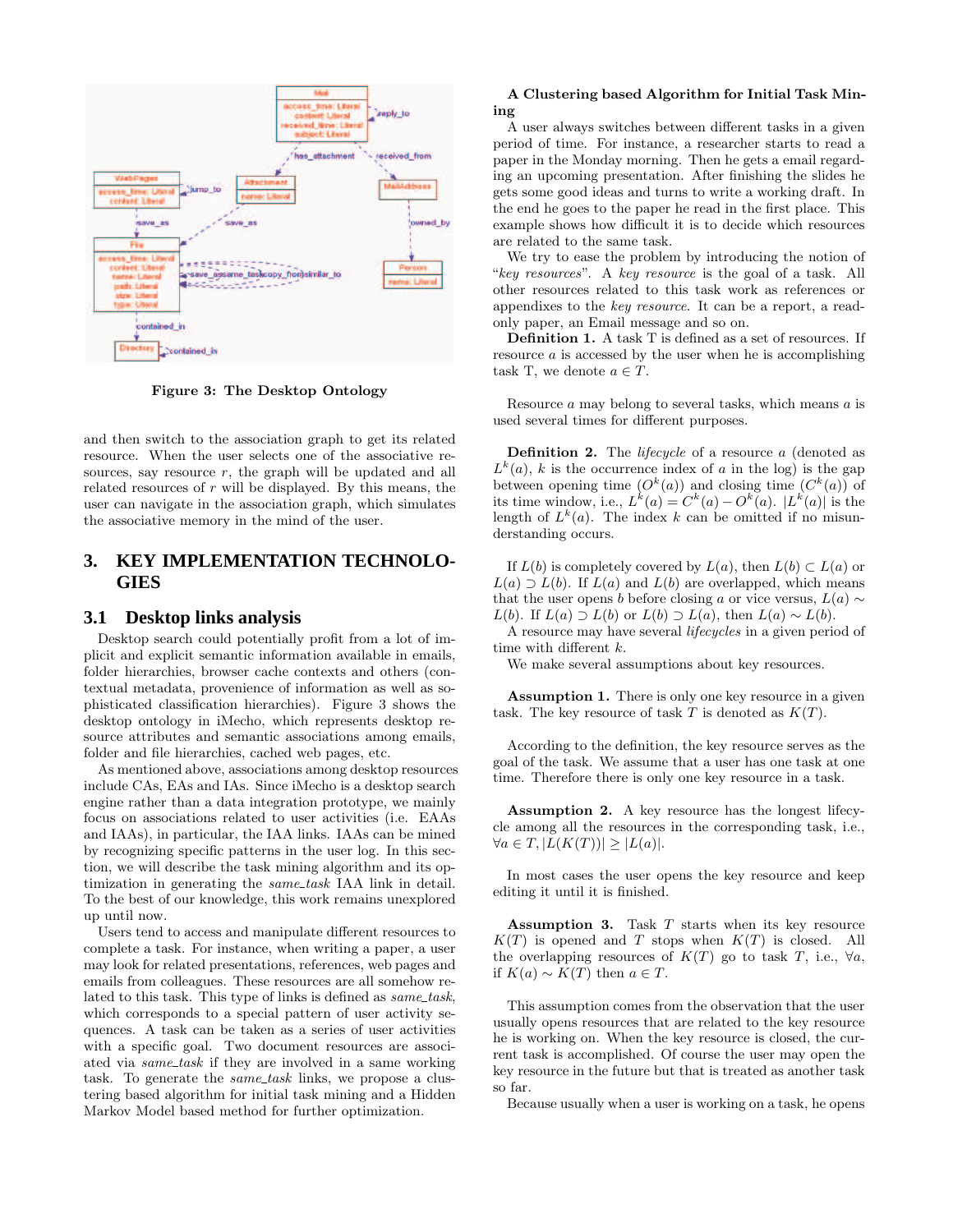all resources involved. Therefore what we should do is to decide the boundary of each task and get the corresponding resources inside the boundary. A initial algorithm is used to discover tasks and create the same\_task links. We cluster resources by their lifecycles. If the lifecycle of resource a is completely covered by that of resource  $b$ , then  $a$  and  $b$  go to one cluster. The resource that has the longest lifecycle is the key of the cluster. If the lifecycles of two keys are overlapped, we use some rules to decide whether the two clusters should be merged or not. When no clusters can be merged, each cluster is output as one task. All resources in the cluster are connected by the same\_task link. Since the boundary of a task is determined by its key resource according to assumption 3, we should get all the key resources first. To make sure that these key resources satisfies assumption 2, they should be ranked by their lifecycles in the first place. The initial task mining algorithm is showed in Algorithm 1.

#### Algorithm 1. TaskMining

**Input:** Resource list  $\mathcal{R}$ , Lifecycle map  $\mathcal{L}$ . Suppose  $r \in \mathcal{R}$ ,  $\mathcal{L}(r)$  stands for the lifecyle of r. Output: Task list T

```
\mathcal{T} = \phiWHILE (TRUE)
IF |\mathcal{L}| = 0OUTPUT TEXIT
 END IF
 m = -1;
 FOR EACH r \in \mathcal{R}IF (m < |\mathcal{L}(r)|)m = |\mathcal{L}(r)|, R_m = rEND IF
 END FOR
 \mathcal{L}.remove(R_m)t = new Task
 FOR EACH r \in \mathcal{R}IF (\mathcal{L}(r) \sim R_m)t.insert(r)END IF
 END FOR
 \mathcal{T}.insert(t).END WHILE
```
Sometimes the lifecycles of resources are too short that few of them are overlapped. It usually happens when the algorithm is coming to an end because lifecycles are sorted in descending order. A simple solution is to set a threshold for the minimal size of a task. The default value of this threshold is 2, which means all tasks with less than two resources will be removed from the output.

An HMM-based Optimization for Task Mining After getting the initial tasks results, we optimize the tasks using a well-studied mathematical model, Hidden Markov Model (HMM), which is proved to yield task mining results that are closer in line with the user logs.

HMM is a widely-used stochastic model in which the set and sequence of states in a system can be estimated by studying the observed behaviors of the system. In desktop systems, states can be represented as tasks and the observed behaviors are user activity logs on desktop resources. Users tend to access different resources to complete a task and usually keep switching between different tasks.



Figure 4: The Optimization Process of Task Mining

The output of the initial task mining can be represented as a triple  $(T, R, W)$ . T stands for the set of mined tasks. R is the set of resources related to  $T$ .  $W$  is the weight matrix.  $W_{ij}$  is the weight that resource  $R_j$  is in task  $T_i$ . The weight  $W_{ij}$  is calculated as following:

$$
W_{ij} = \left\{ \begin{array}{rcl} \frac{1}{N_T(i)} & : & R_j \in T_i \\ 0 & : & otherwise \end{array} \right.
$$

Here  $N_T(i)$  is the number of resources in task  $T_i$ . If  $W_{ij} >$ 0, resource  $R_j$  is related to task  $T_i$ . The HMM model can be represented as  $\lambda = (T, R, W, A)$ , in which T, R and W are the inputs of the initial task mining step. A is the transfer matrix.  $A_{ij}$  denotes for the possibility that the user switches from task  $T_i$  to task  $T_j$ . The user log L is a sequence of the elements of  $R$ .  $|L|$  stands for the length of the log.

The optimized task mining process is shown in Figure 4. The initial task mining results are generated in the first place. Then an HMM is built on the results. After optimizing the model with user  $log L$ , the weight matrix  $W$  and transfer matrix  $A$  are updated to  $W'$  and  $A'$  respectively. In the end the optimized HMM model  $\lambda' = (T, R, W', A')$ is output. The task set  $T$  and the resource set  $T$  is not changed during the optimization process. But the weight matrix  $W$  is updated as  $W'$ , which is the key of the task mining result. The last step of task mining is to cluster all resources according to W'. For task  $T_i$ , resource  $R_j \in T_i$  if  $W'_{ij} \geq N_T(i)$ .  $N_T(i)$  is the number of resources of  $T_i$  before optimizing.

The goal of the optimization is to make the model more precise. The Baum-Welch algorithm [8] is used to optimize the parameters of HMM to make it "closer" to the log. It is proved that  $P(L|\lambda') \ge P(L|\lambda)$ . In other words, the optimized model is more likely to generate the observed user log than the initial model. In addition, the transfer matrix A is less important in the optimization process. Uniform initial estimate of the matrix  $A$  is adequate for giving useful optimization of these parameters in almost all cases.

#### **3.2 Personalized Ranking**

The ranking algorithm is one of the key technologies to search engines. Current desktop search products, such as Google Desktop and Windows Desktop Search, are now comparable to first generation web search engines, which provided full-text indexing, but only relied on textual information retrieval to rank their results, e.g. content-based ranking algorithms. These algorithms use heuristic distance functions to compare how "close" the query and indexed documents are. The most frequently-used distance function is called cosine similarity, which uses the cosine of the angle between the two term vectors as the distance. Content-based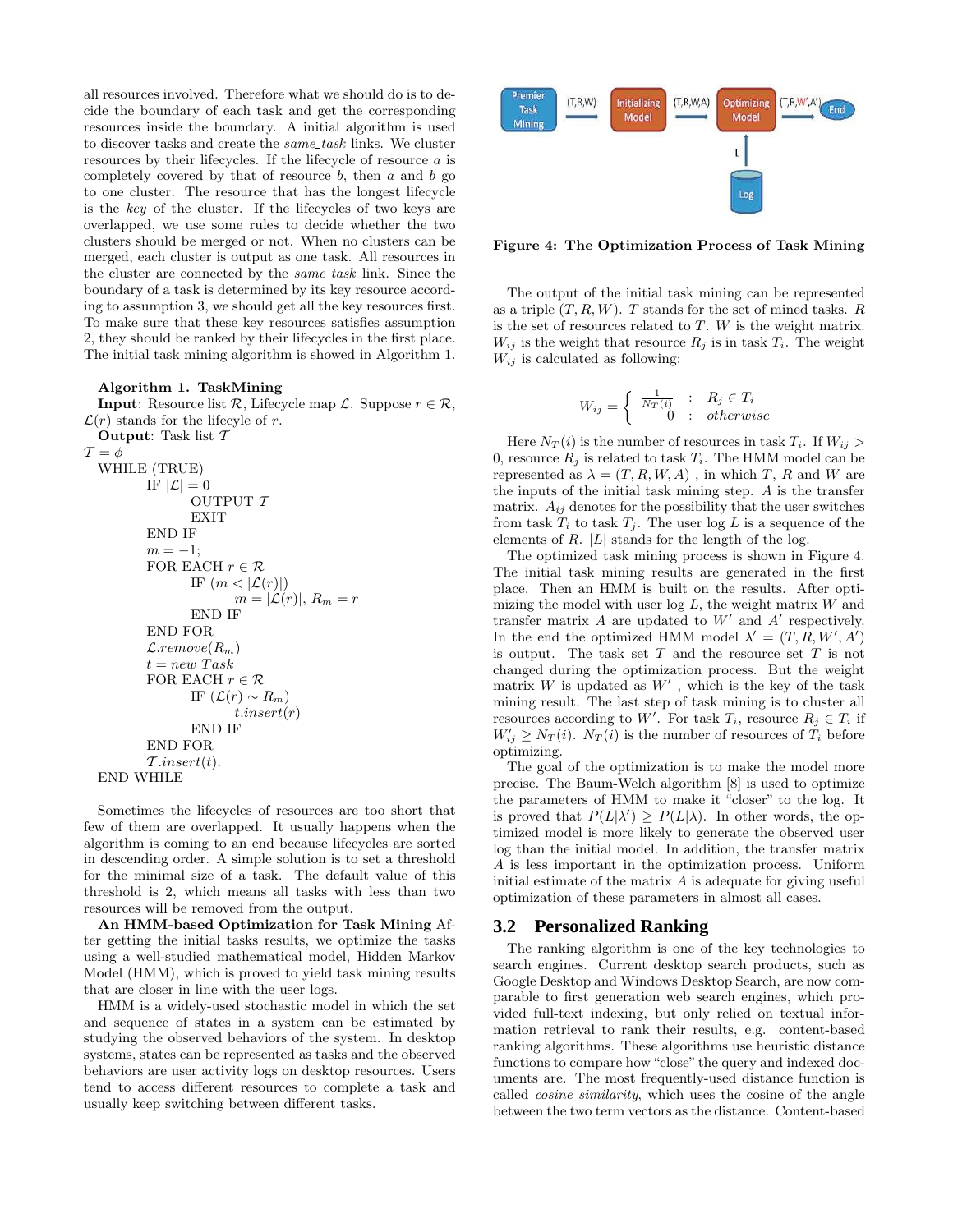ranking algorithms, no matter which distance function they employ, only rank documents by their "relevance" to the given query. It is widely accepted that users are also interested in the "importance" of the pages. The more important the page is, the higher rank in the result set it should have. PageRank [17] is one of the most famous algorithm which ranks pages by their importance. It calculates the probability that each node is visited by the "Random Surfer" model, which is used as the score of importance. The "Random Surfer" model can simulate the behavior of a web user such that the ranking score of a page is approximately the probability that it is visited by the user in his tour on the Web. The "Random Surfer" model assumes that the surfer follows three rules when navigating on the Web.

- 1. He starts with a random page.
- 2. He may click one of the links in the existing page with equal probabilities Or
- 3. He is not interested in the current page and its links so he goes to a random page.

However, current desktop search engines can not benefit from this ranking scheme because there are no established links among those isolated desktop resources (files, emails, etc. ). iMecho overcomes this problem by building semantically associative links among desktop resources from the analysis of user activity context. Then a new personalized link-based ranking algorithm - iRank is formed based on such link structures together with the user preferences. Different from the the random surfer model in PageRank, iRank employs the following user model:

- 1. He starts with a random resource.
- 2. He may either access one of the resources that are related to the current one with certain probabilities. The probabilities are in direct proportion to the importance of the outgoing links.
- 3. Or he goes to a resource with a probability that is proportional to the frequency the resource appears in the user log.

In iMecho, a top ranked document should be not only relevant to the query but also relatively important to the user in the result set. Specifically, iRank uses a combination of the TF\*IDF score returned by Lucene and an extension of PageRank. Given query  $q$ , the ranking score of a resource e is denoted as  $S<sup>q</sup>(e)$ . Suppose  $E<sup>q</sup>(e)$  is the relevance score between e and q,  $R(e)$  is the importance score of e, then

$$
S^q(e) = E^q(e) * R(e)
$$

 $E<sup>q</sup>(e)$  is given by Lucene at the query time. And  $R(e)$ is calculated by the link-based algorithm, which will be introduced later. As PageRank, iRank is an offline algorithm which runs periodically on the dataset.

For ranking personal desktop information, iRank has two advantages over PageRank.

• Users can manually assign different weights to different types of links such that important links contribute more to the final results. The weights explicitly show the user preferences.

• Our algorithm makes full use of the implicit user feedbacks by tuning ranking parameters according to user activity logs. So different users will get different ranking results given the same query.

Weighted Links There are different types of links in iMecho. iMecho extends the desktop ontology of Figure 3 by adding weights and edges in order to express how importance propagates among the entities and resources inside the desktop ontology. For example, authority of an email is split among the sender of the email, its attachment, and the email to which it was replied. So, if an email is important, the sender might be an important person, the attachment be an important one. And the previous email in the thread hierarchy also become important. In iMecho, different weights are manually assigned to different types of links. Every edge from the ontology graph is split into two edges, one for each direction. This is motivated by the observation that authority potentially flows in both directions and not only in the direction that appears in the original desktop ontology (if we know that a particular person is important, we also want to have all emails we receive from this person ranked higher).

Figure 5 shows the links between different types of resources in Imecho and weights of these links as well. The user is more likely to follow the links with higher weight according to our model. Therefore nodes pointed by these links are more likely to be visited by the user.

There are a couple of issues should be noted in Figure 5.

- The number of links in Figure 5 is twice as many as that in Figure 3. For any link in Figure 3(dashed line), there is an opposite  $rev_{-}$  link (real line) in Figure 5. Let's take  $copy\_from$  as an example. Suppose file A is a copy of file B, i.e.  $A \stackrel{copy\_from}{\longrightarrow} B$ , then the importance of A may affect B and vice versus.
- The opposite link may have different weight comparing to the original link. For instance, the weight of  $copy\_from$  is 0.7 and that of rev\_copy\_from is 0.2. Suppose file A is a copy of file B, A may have some new contents which are not in B. If the user has opened B, he is probably interested in A too. However, if the user has read A, he may not be so interested in B because A is newer.
- The weights of all outgoing links of a node in Figure 5 are not summarized to 1. Figure 5 is the global view of the "importance" of all types of links so that different kinds of links can be comparable in terms of importance. Users can easily find that same\_task is more important than *owned\_by*. If the weights are normalized, the importance of links from different resources (such as *same\_task* and *owned\_by*) can not be compared.

Personalization Different authority transfer weights express different preferences of the user, translating into personalized ranking. As mentioned before, the user activities that influence the ranking computation have also to be taken into account, which translates to assign different weights to different contexts. The weights explicitly show the user preferences. In addition, the ranking is implicitly personalized by analyzing the user activity logs. Before running iRank, we study the activity logs and calculate the access frequency of each resource. According to our user model, the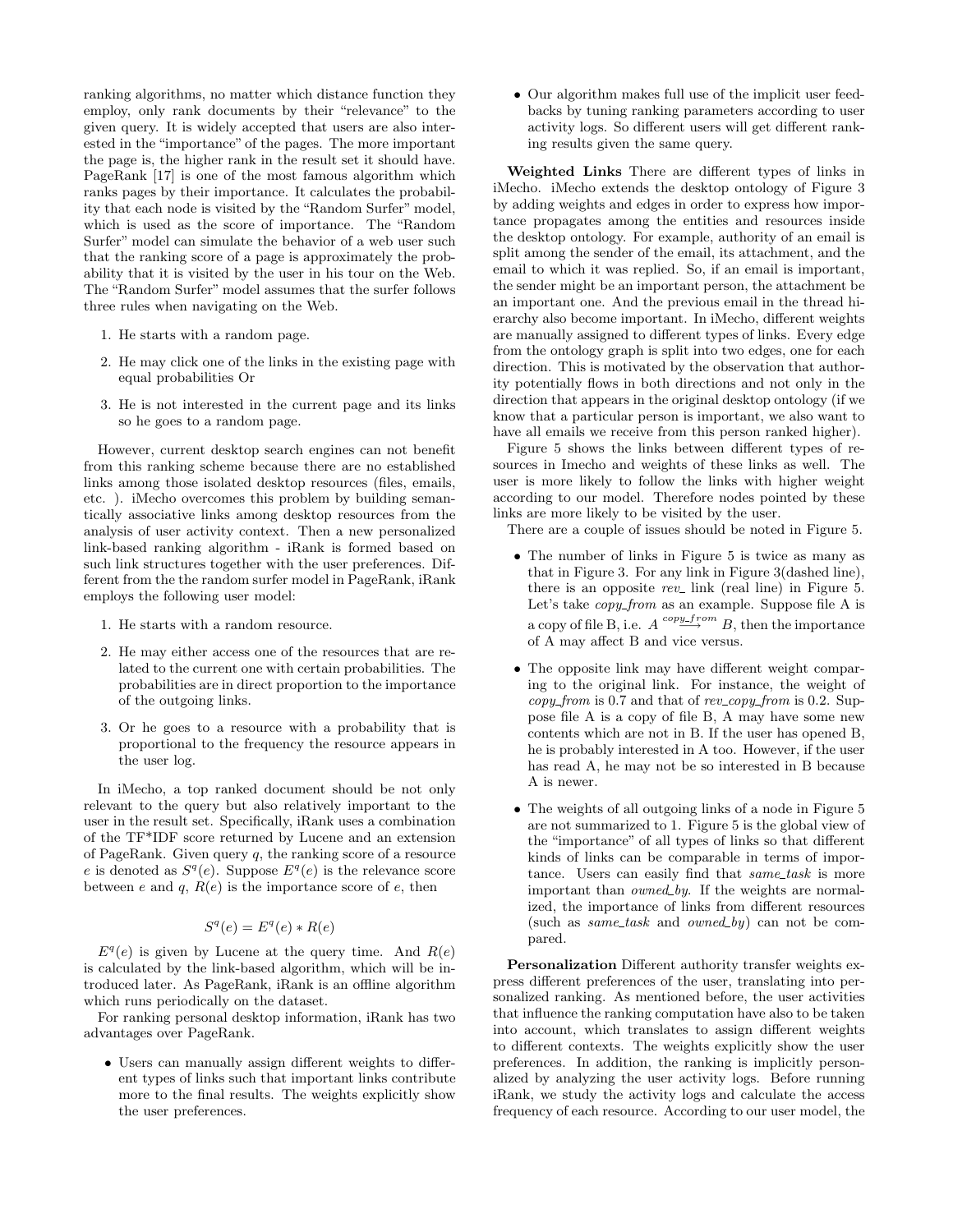

Figure 5: Weighted Desktop Ontology

user prefers to the most frequently visited resource when he decides not to follow the existing links. Then we use this access frequency information to adjust our ranking algorithm so these user-preferred resources will get higher ranks.

Computation Algorithms The computation of rankings in iRank is based on the link structure of the resources as specified by the defined ontologies and the corresponding metadata. G is the directed graph of connected desktop resources. Suppose  $n$  is the number of nodes in the graph  $G, \, \vec{r}_k(n+1)$  denotes the access probability vector, i.e. the importance score vector, after  $k$  rounds, there is

$$
\vec{r}_0 = (1/n, \dots, 1/n)^T \tag{1}
$$

$$
\vec{r}_k = (d * \vec{A}^T + (1 - d) * E) \times \vec{r}_{k-1}
$$
 (2)

Here  $d$  is the dumping factor and it is set to 0.85 in general cases. Matrix A also known as the Transition Matrix, which denotes the weighted graph of indexed files. After some algebra, equation 2 turns to:

$$
\vec{r}_k = d * \vec{A}^T \times \vec{r}_{k-1} + (1 - d) * \vec{E}
$$
 (3)

 $\vec{E}$  is the unit matrix, a *Personalization Vector* and  $e_i =$ 

the user log). The random jump to an arbitrary resource in the resource graph is modeled by  $\vec{E}$  in the Random Surfer model, which shows the probabilities that pages are visited by the surfer when he is not following the links of the current page. This usually happens when the user gets bored with the page he is reading and then goes to a familiar site. In web search, users go to different pages with equal probabilities so  $\vec{E}$  is a uniform vector in PageRank. The result is that every user will get exactly the same ranking list given the same query. While for desktop search, with the help of user logs, we can easily get the preference of the user and set the value of  $\vec{E}$  according to the user access frequency. In iRank, by appropriately modifying the  $\vec{E}$  with different weights assigned to different data sources according to their access frequency, it can model user's preference and personalization.

The iRank algorithm consists of two parts. The first is the initialization phase, which initializes the transition matrix A. The second is the iteration phase, which iteratively calculates ranking scores of every node.

• The Initialization Phase Suppose  $i \stackrel{k}{\rightarrow} j$  means di-

rected edge  $i \to j$  is of type  $k$ ,  $d_i^k$  means the number of outgoing type k links from node i and  $w^k$  stands for the weight of type  $k$  links in Figure 5, then transition matrix  $\vec{A}$  is computed by Algorithm 2.

Algorithm 2: Transition Matrix Initialization

Input: Resource Graph G and Weighted Ontology Graph  $W(w^k \text{ and } d_i^k)$ 

Output: Transition Matrix A FOR i FROM 1 TO n FOR j FROM 1 TO n

IF 
$$
i \rightarrow j
$$
 is not an edge of  $G$   
\n $A_{ij} = 0 \ //$  i and j are not connected  
\nELSE  
\n $i \stackrel{k}{\rightarrow} j$   
\n $A_{ij} = w^k / d_i^k //$  Different from PageR-

ank

END IF  
\nEND FOR  
\n
$$
W_i = \sum_{j=1}^{n} A_{ij}
$$
\nFOR *j* FROM 1 TO n  
\n
$$
A_{ij} = A_{ij}/W_i / / \text{ Normalize Each Vector}
$$
\nEND FOR

END FOR

 $c_i/\sum_i c_i$  ( $c_i$  is the number of occurrences of resource i in which can be either 0, if there is no edge between the corresponding entities in the graph, or the weight as-A is the adjacency matrix which connects all available instances of the existing context ontology on the user's desktop. The weights of the links between the instances correspond to the weights specified in the weighted desktop ontology divided by the number of the links of the same type. When instantiating the ontology for the resources existing on the user's desktop, the corresponding matrix A will have element values which can be either 0, if there is no edge between the corresponding entities in the graph, or the weight assigned to the edge determined by these entities, in the ontology, divided by the number of outgoing links of the same type. To help understand the algorithm, we give a simple example. Suppose node  $i$  has  $5$  outgoing links, 2 of them are of type A and others are of type B. The weights of type  $A$  and  $B$  are 0.4 and 0.6 respectively. Then after normalization the weight of every outgoing link is 0.2.

> $\bullet~$  The Iteration Phase After the initialization of  $\vec{A}$  we go to the iteration phrase showed in Algorithm 3.

#### Algorithm 3 iRank Computation

Input: Transition Matrix A, dumping factor d, Personalization Vector  $e$  and the threshold  $\epsilon$ .

**Output:** Ranking score vector  $\vec{r}$  $\vec{r} = (1/n, 1/n, \ldots, 1/n)$  $\vec{r'} = (0, 0, \ldots, 1)$ WHILE TRUE  $\vec{r'} = d * \vec{A}^T \times \vec{r} + (1 - d) * \vec{e}$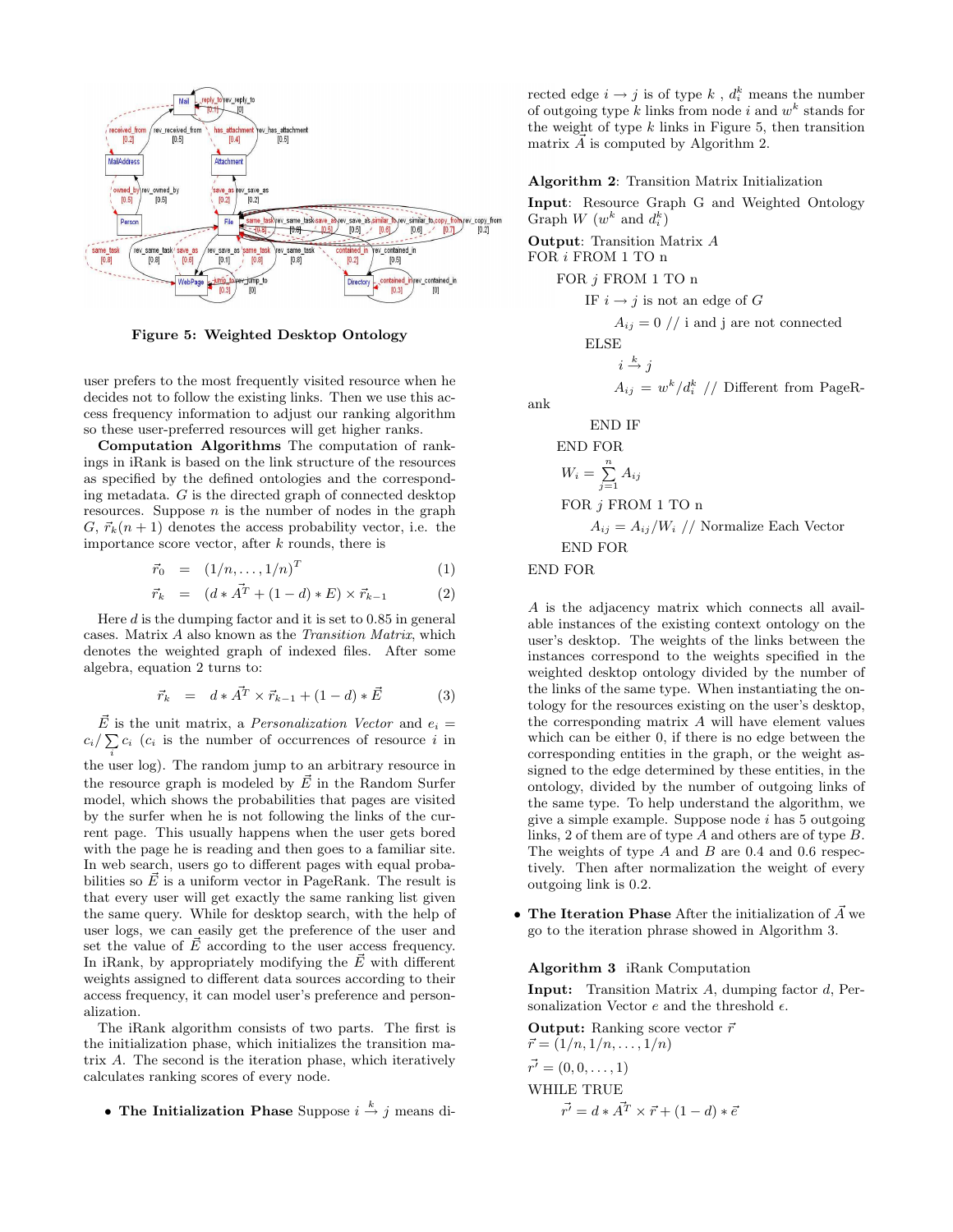IF (
$$
|\vec{r'} - \vec{r}| \le \epsilon
$$
) // has converged already  
BREAK  
ELSE  $\vec{r} = \vec{r'}$   
END IF  
D WHICH

In the iRank algorithms, we note that the initial value of  $\vec{r}$ , i.e.  $\vec{r}_0$  in Equation 1, does not affect the final ranking score. But it does affect the rate of convergence. In addition, the personalization vector MUST NOT have any zero elements, otherwise iRank might NOT converge. Therefore, if resource i is not accessed according to the user log, i.e.  $c_i = 0$ , we i set  $e_i = 1/\sum c_i$ .

# **4. PERFORMANCE EVALUATION**

## **4.1 Experimental Setup**

EN<sub>D</sub>

We did an initial evaluation of our system by conducting a small scale user study. Five of students in Fudan University provided a set of their locally indexed documents, some of which they received as attachments to emails. The average data set contains 9431 desktop files in 1019 directories. The average directory depth is 9 with the longest being 15. On average, directories contain 10.3 sub-directories and files, with the largest containing 241 ones. 75% of the files are smaller than 16KB, and 95% of the files are smaller than 40 KB. The largest file is of size 21.5MB. The user log produced by the event monitor records totally 1601 desktop events. Then, each user issues search queries, related to their activities, over the indexed dataset. In total, 10 queries were issued ("beagle indexing", "beagle ranking", "PageRank model", "random walk", "desktop search application" are some sample queries). The average query length was 1.9 keywords, which is slightly more than the average of 1.7 keywords reported in other larger scale studies (e.g. in [8]). For comparison purposes, we sent each of these queries to Windows Desktop, Google Desktop and the Lucene-based desktop search systems (content-based ranking), and the iMecho system (containing semantic links from user activity context and personalized ranking) respectively. For every query, each user rated the top 5 output results for each system using grades from 0 to 1 where 0 for an irrelevant result, 0.5 for a relevant one, and 1 for a highly relevant one.

## **4.2 Evaluation of Personalized Ranking**

Even when semantic links are integrated as part of a search system, the traditional measures from information retrieval theory can and should still be applied when evaluating system performance. We therefore used the ratings of our users to compute average precision and relative recall values at each output rank. Both measures can be calculated at any rank  $k$ , i.e., considering only the top  $k$  results output by the application. Restricting the calculation of precision and recall to various ranks is useful in order to investigate the quality of the system at different levels. It is a common practise to focus only on the top-k results. In the experiment we follow the practise to use the top-5 results only. Another important aspect is when calculating the recall measure, we need to know the total number of relevant results, which is extremely difficult to know. We use the total number of unique relevant results returned by the four ranking



Figure 6: Comparisons of average precision and relative recall

schemes. For every query, each returns 5 results. So the overall relevant number is 20 at most. That is the base of relative recall [7].

We averaged the precision values at each rank from one to five for all 10 queries submitted by our users. The results are depicted in Figure 6(a). We first notice that the Desktop Search with Lucene, Google and Windows Desktop are poor, containing more qualitative results towards rank 4 to 5, rather than at the top of the result list. This is, in fact, explainable since Lucene, Google and Windows Desktop only uses TF\*IDF to rank its results, thus missing any kind of global importance measure for the desktop resources. On the contrary, our iMecho system enhanced with semantic metadata and links, performs much better. An important reason for this high improvement is that metadata are mostly generated for those resources with high importance to the user, whereas the other automatically installed files (e.g., help files) are not associated with metadata, and thus ranked lower. When we have metadata describing a desktop item, more text is inherently available to search for, and thus this item is also easier to find. In addition, personalized ranking pushes our resources of interest more towards the top of the list, yielding higher desktop search output quality. We drew similar conclusions with respect to the average recall values (depicted in Figure 6(b)). The recalls of the Lucene and Google desktop search system are very low, whereas that of iMecho system is almost twice better (owing to the additional semantic links mined from user activity context). We thus conclude that iMecho significantly increases its recall (as semantic links and other metadata usually represent additional, highly relevant text associated to each desktop file), whereas adding desktop ranking further contributes with a visible improvement in terms of precision.

# **4.3 An Example of Task Mining**

iMecho employs a task mining algorithm to generate the same\_task associations between resources. To give the reader a feeling of the tasks detected by the algorithm, Table 1 shows the tasks mined from one of the users' (user  $A$ ) activity log. To save space, only relative path of the resource is used. The descriptions of the tasks are added after an interview with user  $A$  about the semantics of these tasks,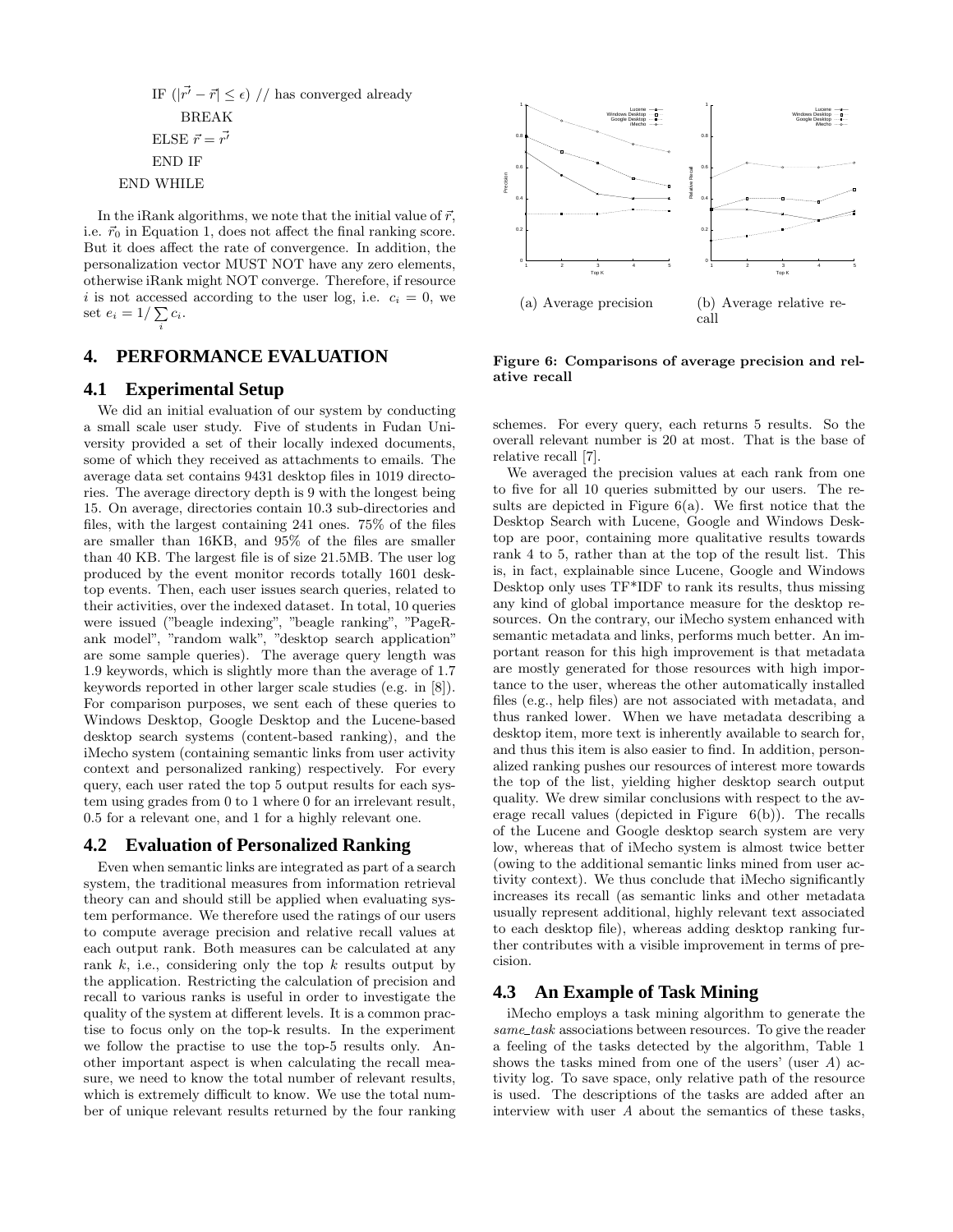Table 1: Tasks mined from user activity log for generating the same task links.

| Lable 1. Lasks inflied from user activity fog for generating the sume task finks. |                                                                                    |                          |
|-----------------------------------------------------------------------------------|------------------------------------------------------------------------------------|--------------------------|
| Task                                                                              | Resources involved                                                                 | Brief description        |
| T1                                                                                | Documents/Beagle/RDFRepository/RDFRepository_JavaDoc.html                          | Lucene and Sesame        |
|                                                                                   | Tools/openrdf-sesame-2.1.3/docs/users/ch07.html                                    | studying                 |
|                                                                                   | Tools/openrdf-sesame-2.1.3/docs/users/ch08.html                                    |                          |
|                                                                                   | Materials/Lucene_in_ Action.pdf                                                    |                          |
|                                                                                   | $\label{eq:loc} \text{Documents}/\text{Beagle}/\text{Minack 2008\_LuceneSail.pdf}$ |                          |
|                                                                                   | Materials/RDF/RDF_Query_Language_Compare.htm                                       |                          |
|                                                                                   | Tools/openrdf-sesame-2.1.3/docs/users/index.html                                   |                          |
|                                                                                   | Tools/openrdf-sesame-2.1.3/docs/users/ch09.html                                    |                          |
|                                                                                   | Tools/openrdf-sesame-2.1.3/docs/users/ch06.html                                    |                          |
| $\mathrm{T}2$                                                                     | Papers/PageRank/RandomWalks.ppt                                                    | Survey of popular        |
|                                                                                   | Papers/PageRank/The PageRank Citation Ranking-Bringing Order to the Web (1998).pdf | ranking schemes          |
|                                                                                   | Downloaded/auth.pdf                                                                |                          |
|                                                                                   | Papers/PageRank/Inside PageRank.pdf                                                |                          |
|                                                                                   | Papers/PageRank/ObjectRank.pdf                                                     |                          |
| T <sub>3</sub>                                                                    | Documents/Beagle/Beagle_Doc/Backend_Tutorial.htm                                   | Investigation of         |
|                                                                                   | Materials/BeagleInvestigation/BeagleInv.pdf                                        | <i>Beagle's</i> indexing |
|                                                                                   | Documents/Beagle/Beagle_Doc/Indexing_Data.htm                                      | module                   |
|                                                                                   | Documents/Beagle/Beagle_Doc/Architecture_Overview.htm                              |                          |
|                                                                                   | Documents/Beagle/WhitePapers/Beagle++ - Indexing and Querying your Desktop.pdf     |                          |
|                                                                                   | Documents/Beagle/Beagle_Doc/Filter_Tutorial.htm                                    |                          |
| T4                                                                                | Papers/SemanticDesktop/chi08-feldspar.pdf                                          | Investigation of         |
|                                                                                   | Slides/Comparions of Desktop Search Tools.ppt                                      | several desktop          |
|                                                                                   | Papers/Beagle++/ESWC06-Beagle++.pdf                                                | search tools             |
|                                                                                   | Slides/semantic search.ppt                                                         |                          |
|                                                                                   | $\textit{Slides}/\textit{Beagle}++\textit{Toolbox}.\textit{ppt}$                   |                          |
|                                                                                   | Papers/Beagle++/ESWC05-Activity-Based Metadata for Semantic Desktop Search.pdf     |                          |
| $\rm{T}5$                                                                         | Documents/Beagle/WhitePapers/Beagle++Ranking.pdf                                   | Investigation of         |
|                                                                                   | Documents/Beagle/Beagle_Doc/Searching_Data.htm                                     | <i>Beagle's</i> ranking  |
|                                                                                   | Documents/Beagle/Beagle_Doc/Backend_Tutorial.htm                                   | module                   |
|                                                                                   | Materials/BeagleInvestigation/BeagleInv.pdf                                        |                          |
|                                                                                   | Documents/Beagle/Beagle_Doc/Architecture_Overview.htm                              |                          |
|                                                                                   | Papers/PageRank/ObjectRank.pdf                                                     |                          |
|                                                                                   |                                                                                    |                          |

who was recently engaged in a project on desktop search engines. Specifically, in  $T1$ , *Lucene* is a full-text search engine, and Sesame is a well known RDF repository incorporating efficient RDF storage and query processing functionalities. LuceneSail is simply a combination of these two technologies. These resources are all related to that task. Other discovered tasks also make sense. T2 is the writing of a survey of popular ranking schemes widely used by current web search engines; T3 and T5 are the writing of two reports about Beagle, which is a desktop search engine on the Linux platform. They focus on Beagle's indexing and ranking methods respectively. Finally, T4 is an investigation of different desktop search tools. Tasks mined from other user's logs also give positive results and we omit the details here due to space limitation.

# **5. RELATED WORK**

The difficulty of accessing information on our computers has prompted several first releases of desktop search applications recently. The most prominent examples include Google desktop search [3] and Microsoft Windows Desktop Search [4] (proprietary, for Windows) and the Beagle open source project for Linux [2]. Yet they include no metadata and associations whatsoever in their system, but just a regular text-based index. Apple Inc. integrated an advanced desktop search application (named Spotlight Search [1]) into

their operating system, Mac OS Tiger. Even though they also added semantics into their tool, only explicit information is used, such as file size, creator, or metadata embedded into specific files. While this is indeed an improvement over regular search, it still misses contextual information often resulting or inferable from explicit and implicit user actions.

Some PIM systems have been constructed in order to facilitate re-finding of various stored resources on the desktop. Stuff I've Seen [8] for example provides a unified index of the data that a person has seen on her computer, regardless of its type. Based on the fact that the user has already seen the information, contextual cues such as time, author, thumbnails and previews can be used to search for and present information. Similarly, MyLifeBits [10] targets storing locally all digital media of each person, including documents, images, sounds and videos. They organize these data into collections and, like us, connect related resources with links. Haystack [13] emphasizes the relationship between a particular individual and her corpus. It is similar to our approach in the sense that it automatically creates connections between documents with similar content and it exploits usage analysis to extend the desktop search results set. Feldspar [6] is one kind of link-based desktop search prototype with new interface. Users can propose associative queries via a welldesigned interface rather than simple keywords. Because user activities are not tracked in Feldspar, only CAs are sup